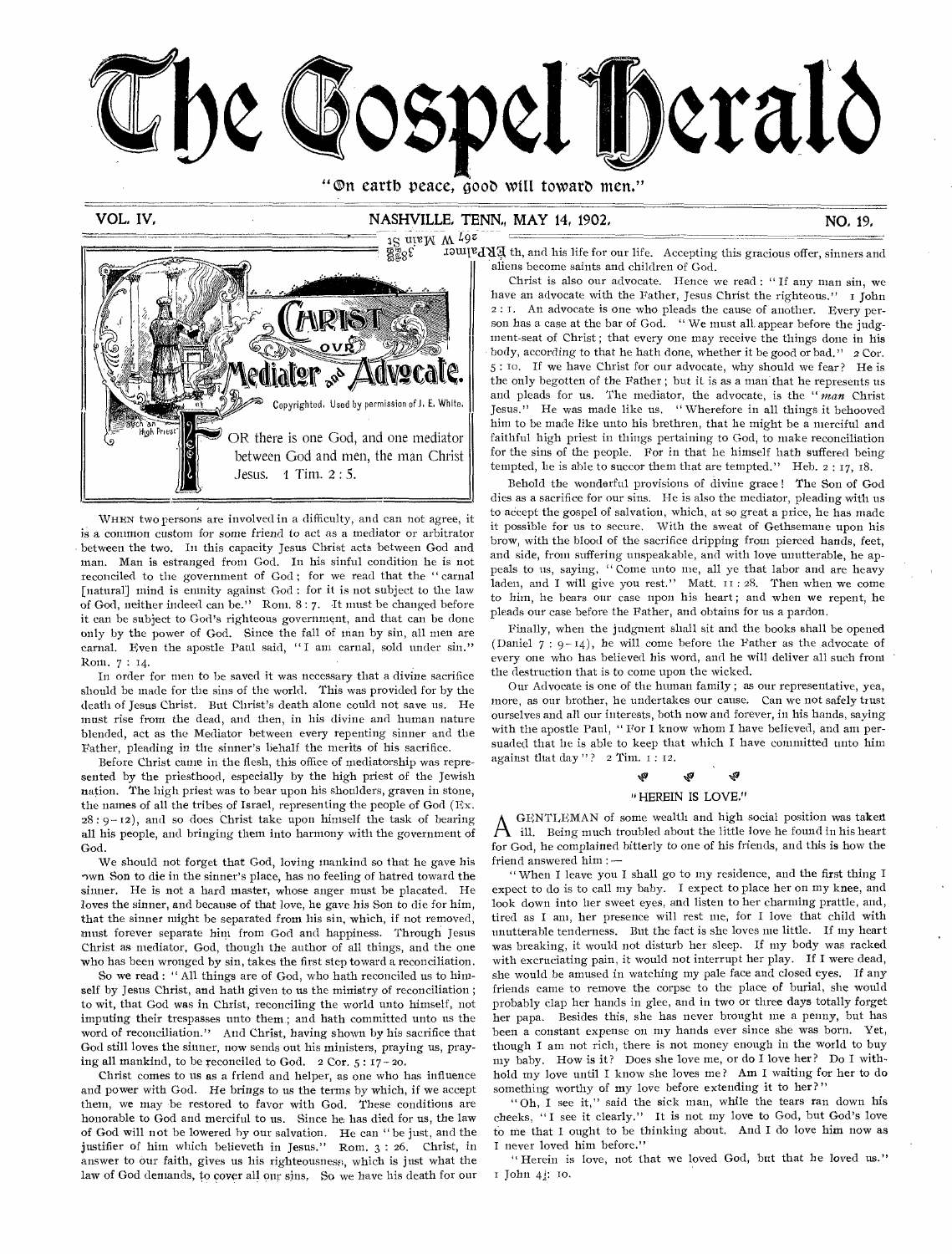## SPIRITUAL OPHTHALMIA

 $W<sup>E</sup>$  are inclined to look upon the present as the most practical, the most materialistic, age of any. Skepticism is wide-spread, and it is hard indeed to convince humanity of a truth unless there is something tangible about it for them to lay hold upon. Yet, if you inquire into this skepticism at all, you will note some of the most astonishing facts.

For instance, a man will loudly denounce a certain school of medicine, or some particular treatment of disease, as utterly wrong ; yet if you question him, you will learn that he knows nothing about medicine or kindred subjects, and is simply repeating like a parrot, what he has heard some other body say. A man who has no appreciation of the possibilities of the electric current pooh-poohs the idea of wireless telegraphy. A man who never stepped across the gang-plank of a steamer in his life will tell you in a most authoritative manner what the navigator of a certain ill-fated ship did wrong which cast her upon the rocks.

The infidel will tell you there is nothing in the Bible, and that the Christian religion is based upon a fallacy ; while, if you asked him, he couldn't tell you for his life whether Jeremiah's prophecies were in the Old or the New Testament, nor could he even repeat the names of the apostles.

The world seems to be full of small men prattling about great things. And they are most surprisingly blind. Even what they declare they believe they do not *discern,* for their spiritual eyes have never been opened. And it is not always the nonbeliever in the truths of religion who is troubled by this spiritual ophthalmia. Many a man who, when asked, will declare emphatically, "O yes, I believe in the Bible! I believe in God," never seems to realize the presence of that God in the world; for if he did, he certainly would govern his daily acts differently.

It is easy to say, "I believe," but another matter to see spiritually that the Almighty God is by our side at every turn in life.

There is a little story of an Indian girl, the daughter of an Omaha chief, which shows how impressive a real appreciation of God in the world may be upon even a child's mind. In after years, when she became a teacher to her own race, she told the story herself to a white friend.

" I remember," she said, " the first time I ever heard the name of God. I was a very little girl, playing about the tents one summer day, when I found a hurt bird lying on the ground. It was a fledgling that had fallen from the tree and fluttered some distance from the nest. I was delighted, and ran with it in my hands, saying over and over again , ' This is mine ! this is mine ! '

" ' What have you there, Lugette?' said one of the men who was at work in the field.

" It is a bird. It is mine,' I said.

" "He looked at it. 'No, it is not yours. You must not hurt it. You have no right to it.'

"'Not mine?' I asked. 'I found it. Whose is it then ? '

" It is God's. If you keep it, it will die. He will cure it. Go and give it back to him.'

"I did not dare to disobey. 'Where is God?' I asked. 'How shall I give it back to him?'

**I** 

" He is here. Go to the high grass yonder, near its nest; lay it down and say : " God, here is thy bird again." He will hear you.'

" I never shall forget that lesson."

But a spiritual view of the ever-present Creator and Guide seems about the hardest thing for the ordinary man to get. There are not many of us that have the Presence in our vision as did the poor man who was striving with the appetite for liquor. He had signed the pledge, and, meeting one of his old companions, refused an invitation to take a drink, saying firmly :—

"No, I can't go with you. I have a Friend with me."

"I don't see any one with you," said the tempter.

"You can't see him, but he is here."

" Bring him in with you."

" He never goes into barrooms."

"Then let him wait outside."

"No, no," was the final answer. "My Friend is Jesus Christ, and if I go in with you, *he'll not wail ! "* 

When a man really gets this idea fixed in his soul, that God is everywhere present with him, it is really a wonderful thing. The store-keeper will hesitate before he "short-weights" any customer if he sees the divine Presence at his side ; the banker will not take advantage of another man's necessity and charge usury if Christ accompanies him into the banking rooms every day ; the news editor will hesitate ere he ruins the life of some struggling man or woman for the sake of putting a " beat " before his readers if his spiritual eyes are opened.

And when a sinner begins to realize the fact that he is in the hands of the omnipotent Power, that God is seeing him, and notes his every act and look and thought, that man no matter how hardened he may be by vice, or how weak he has been made by passion—is sure to be shaken.

For years a certain good mother prayed for her wayward son. He was a hard drinker, and she nursed him and cared for him again and again, as a mother will, when he was made ill by his excesses. Always she prayed and wept over him in agony of spirit ; but he seemed incorrigible. Another son, a clergyman, came from the West to visit the old lady, and after a trying scene in the house with his drunken brother he said to her :—

" Mother, how do you, how *can* you, endure this ? "

" I wonder how I did my son," she replied. " The trouble lay on my heart so heavily at one time that I thought it would be my death. Then I said : 'O Lord, *my* Lord, I can not bear this any longer. Take care of my son and save him,' and I rested the case there. I have left him in God's hands, and I do not pray any more."

The next day the elder son found the dissipated brother at a sober moment. " John," he said gravely, "your'position is indeed critical now, fearfully critical. There'll soon be a change for better or worse."

" What's the matter ? "

" Mother has left you in God's hands, she says. She doesn't pray for you any more."

That was all. The doubly sobered man went away uneasy and thoughtful. He was left to the mercy of the Almighty God, the Judge of earth and heaven. The thought took hold upon him as nothing ever had before.

It seemed to him that God stood at his elbow wherever he went. His diseased stomach cried out for the stuff to which it had become used. He hurried to quench the longing, but as he raised the glass to his lips, the Presence was beside him, and the glass dropped from his shaking hand and was shivered on the counter.

He rushed away from the place, but no human speed could outdistance his vision. Mother had left me in the hands of God," he said many times later, "and God is never forgetful of such a trust. I felt that I was alone in all this great universe with the Almighty, and I could not contend with such an everpresent admonition. It was the reality of the presence of God that changed *my* life, as it must change any man's whose spiritual eyes are opened."— W. *Bert Foster, in Kind Words.* 

## *t•A ir*

THE ABIDING TRUST. BY MRS. E. C. WHITE.

We must have the habit stronger and stronger to be always thinking of him who is our life, our crown of rejoicing. He has bought us with the price of his own blood. The Lord has a right to claim that all his disciples shall trust him. Let not a doubt be entertained that those who err can be Christ's ; Jesus will be our all-sufficient helper, therefore we shall not remain erring, but be enabled to attain to that holiness to which we are called, through close communion with Christ. If we fall short, it will be through unbelief, and that is sin. With God there is no shortcoming in fulfilling his word. Love and Confidence,

If our souls are saved at last, we must look to him who has given his rich and abundant promises to be our strength and our salvation. All his approaches to our hearts, all his blessed agencies within, are for our renovation. Thus he would uplift us, and restore in us the moral image of God. The Holy Spirit is promised to illuminate, purify, elevate, and transform all who believe, into the likeness of Christ. He finds in us the spirit of the world, selfishness, pride, and rebellion against God. The Lord Jesus would detach us from the world, and recall us to be his children, and as his children, to obedience, to be doers of his word and will. This is his purpose. The Purpose of Christ,

Truth is omnipotent, but it does not work in the human agent in opposition to The Will, the human will. Here is the turning point of freedom and responsibility.

All profit, all pay, our time, our talents, our opportunities, all are to be accounted for him God's Proving, who gives them. He will have the richest reward who loves God supremely and his neighbor as himself. The Lord would not have the first thread of selfishness woven into the fabric of his work. He proves us, to see if our works are free from all selfishness and pride.

We are standing on the threshold of great and solemn events. Prophecies are fulfilling. The last great conflict will be The Crisis, short, but terrible. Old controversies will be revived; new controversies will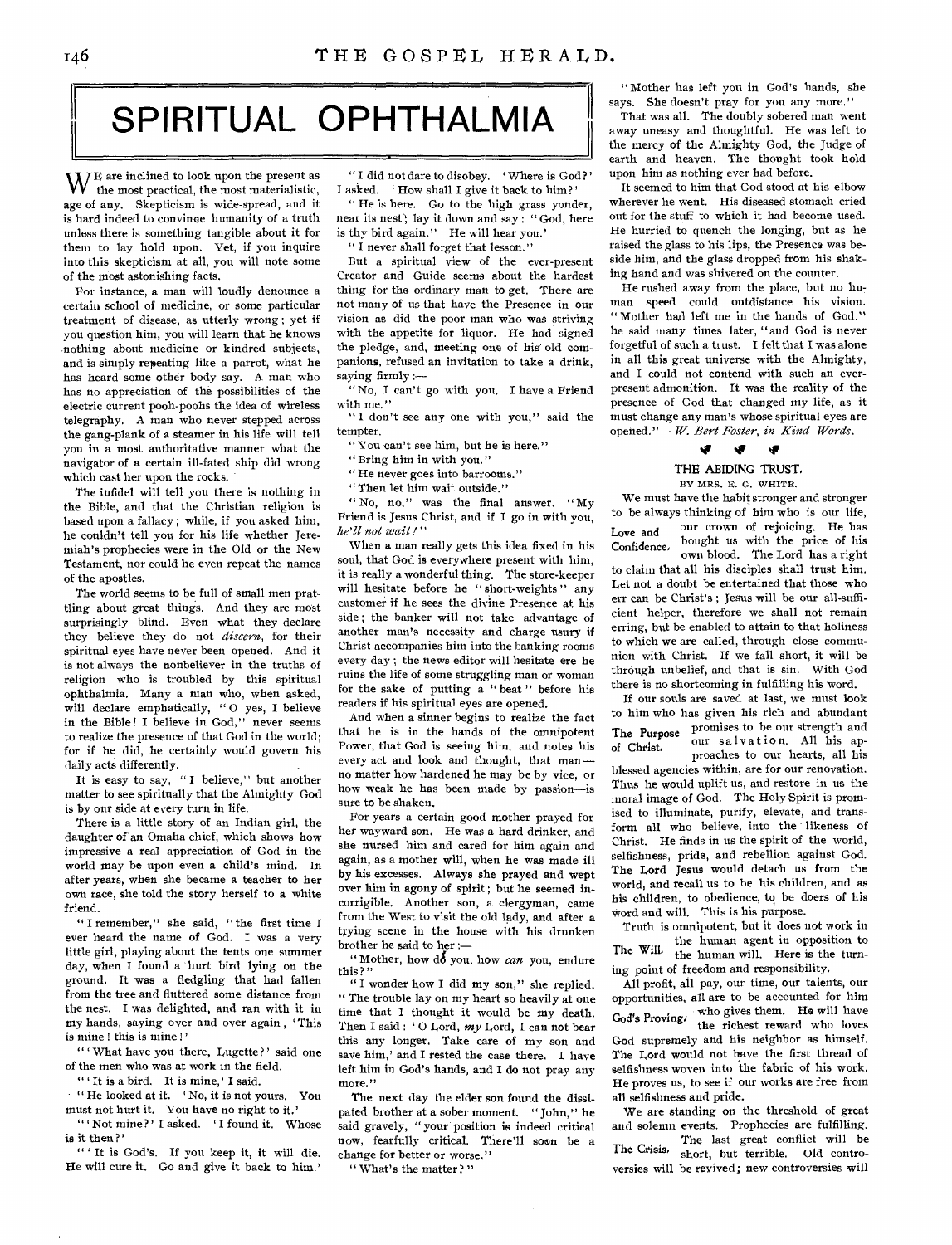arise. We have a great work to do. Our ministerial work must not cease. The last warning must be given to the world. There is a special power in the presentation of the truth at the present time. How long will it last?— Only a little while. If ever there was a crisis it is now. The inquiry of every one should be, What am I? To whom do I owe allegiance? Is my heart renewed? Is my soul reformed? Are my sins forgiven ? Will they be blotted out when the time of refreshing shall come?

When one soul is converted, he is the one particle of leaven introduced into the mass ; and there should not be a with-The Leaven, drawal of the leaven, so that the mass shall be left without a correcting influence. The value of the consistent example of one truly converted soul, no human being can estimate. There is a moral power given by God, by which the lowest subject, if properly instructed, will become an instrument of righteousness.

Both the understanding and the heart need to maintain the most intimate and conscious

connection with the pure, sacred springs from which they derive their light and inspiration.

Educate in such a thorough manner that students will have time to consult God, time to

live in hourly, conscious commu-Too Many  $\frac{1}{100}$  nion with the principles of truth,<br>Studies  $\frac{1}{100}$  in with the principles of truth, righteousness, and mercy. It is not the right thing to do to crowd in all the studies posssible in our schools, and glut the mind. In all our studies, eternity should be kept in our minds. At this time, straightforward investigation of the heart is essential. The student must place himself where he can draw from the deep resources of all moral and intellectual power. He must inquire into every cause which asks his sympathy and co-operation to have the approval of the reason which God has given him and the conscience which the Holy Spirit is controlling. He is not to perform an action which does not harmonize with the deep and holy principles of the word of God, which minister light to his own soul and vigor to his own will. Only thus can he do the living God the highest service.



O BEDIENCE is the foundation principle of all organization, system, and happiness, whether in the family, the school, the community, or the state. The science of obedience may be truthfully said to be greater than the science of law making. It is comparatively easy to make a regulation, but obedience to that regulation may be a greater act than the taking of a city, for it involves the ruling of one's own spirit.

Perfect obedience must have its source in love, love to God and love to man. Obedience is the fulfilling of the law, and law is love ; then obedience inspired by love is liberty. Love to God makes obedience the highest freedom, and through such obedience the will is made truly free.

Longfellow expresses this truth in these words :-

" To will what God doth will; That is the only science That gives us any rest."

Obedience should be prompt, unquestioning, and cheerful ; but when it becomes mechanical and automatic, it has no further disciplinary value.

The establishing of an automatic condition may involve, however, a deliberative purpose, and thus afford valuable moral discipline. But we must keep in mind the distinction between obedience in mere mechanical activity and obedience in moral conduct; also the distinction between a free obedience and a mere outer conformity to what is required.

For example : a child might be required to perform a daily duty. The performance of this duty through love for the parent who requires it will be productive of the best results, yet should that love be lacking and obedience be prompted from any other motive, benefit would come from the establishment of a right habit and the consequent encouragement of self-control ; but as has been said, there is a vast difference between mere mechanical obedience and obedience which is prompted by true heart devotion.

When obedience to authority is a free, voluntary act, prompted by a sense of duty, it has a high moral value, but when it springs from fear of punishment or is otherwise forced, its disciplinary value is comparatively small. Force or fear may keep the child from wrong doing ; but a sense of duty not only impels but wins to right doing. We know that constrained obedience is much better than disobedience. Our special aim should be to remove the alternative of suffering disobedience or securing obedience by force, by forming in the child habits of free and cherful obedience from a sense of duty and right. To this end we must have the love of Christ in us, so that we may win their love in return.

This love imparts to us the spirit of obedience which is reflected in the form of obedience in the life of the child.

BUt obedience may be bought as well as forced, and the use of such a motive is even more subversive of moral ends than fear. When a mother begins to hire her child to comply with her wishes, she invites a disobedient spirit, and a speedy loss of control is assured.

God has given a work for the parents to do. If we neglect everything else, let us be thorough here. The work he wishes done is a solemn and sacred one.

We must command obedience in our ohildren. It is a mistake to submit to their perverse ways. In the story of Elisha at the commencement of his work is a lesson we may all learn. There must be a limit even to kindness. We must be firm, decided, and positive in our requirements. Too often we allow the child to have his own way until he becomes hardened in an evil course. Had the work been begun at the proper time, only moderate measures need have been employed. The mind would have been easily impressed, and the little feet would have been led in paths of right-doing. A failure in this respect is seldom the result of anything else than slothfulness. The mother is too busy, or it is too much trouble; and so while she is cumbered with many cares, the devil sows in the fertile soil of the child-mind seeds which may yield an abundant harvest of sin and sorrow.

The primary object of obedience, whether in the home, the school, or the community, is the power of self-control ; and the power of selfcontrol is the prime element in character.

It is evident, then, that the discipline of the child must include efficient moral training, the awakening of right feeling, the quickening of the conscience, and the training of the will to act habitually from high and worthy motives.

#### کل iv

### LEAN HARD,

A MISSIONARY lady in Persia was once<br>teaching a class of girls who were anxious MISSIONARY lady in Persia was once about their souls. Worn out with the work of a busy day, the lady was faint and weary. One of the girls, noticing her weakness, placed herself, like a pillow, behind her teacher, saying, " Lean on me !" The teacher leaned a little, but was afraid of leaning too much. The kind voice again spoke : *" If you love me, lean hard ! "* 

Sorrowful Christian, whether young or old, do not be afraid of leaning too hard on Jesus. Is it not written, " Casting all your care upon him, for he careth for you ; " " Fear not, little flock ; " "I will never leave nor forsake you ; " " Surely he hath borne our griefs and carried our sorrows"? Fatherless boy, motherless girl, desolate widow,—burdened with sin or with sorrow<sub>1</sub>—is Jesus not saying to you, "*If you love me, lean hard"* 

"What have I to dread, what have I to fear, Leaning on the everlasting arms ? I have blessed peace with my Lord so near, Leaning on the everlasting arms."

#### ى.  $\bullet$

#### DID HE TELL A LIE?

T HIS is the question the *Sunday Magazine*  asks, and relates the following :—

How could he have told a lie when he never spoke a word? But, the teacher's back was turned. He reached over and stuck a neighbor with a pin. The teacher heard a shuffling noise, and looked around. He was not out of order at all, but was studying the map of China very hard. Did he tell a lie?

Uncle Tom and Aunt Mary had come to take dinner at his home. All were ready to enjoy a good dinner, when to the surprise and sorrow of his good mother, the vegetables had been sweetened and the coffee and pudding salted. Who was to blame but Bridget? He had carelessly, that very morning, emptied the salt sack into the sugar crock and the sugar bag into the salt jar. He saw the look of disappointment on his mother's face, but did not explain. Did he tell a lie ?

One morning Bridget rushed breathlessly into the room, saying, " Sure, and Ned the arrant boy has left the gate open, an' the cows have eat up all the gardent." He was washing his face at the time. He heard the complaint, and knew that Ned was innocent, yet he did not speak a word. Did he tell a lie?

What do you think? Can not both boys and girls tell lies without speaking a word, and do they not thus really break the ninth commandmandment ?

#### **SP** ti7 'p

WE can take from Christ only what we perceive in him.— *B. F. Riley, D. D.*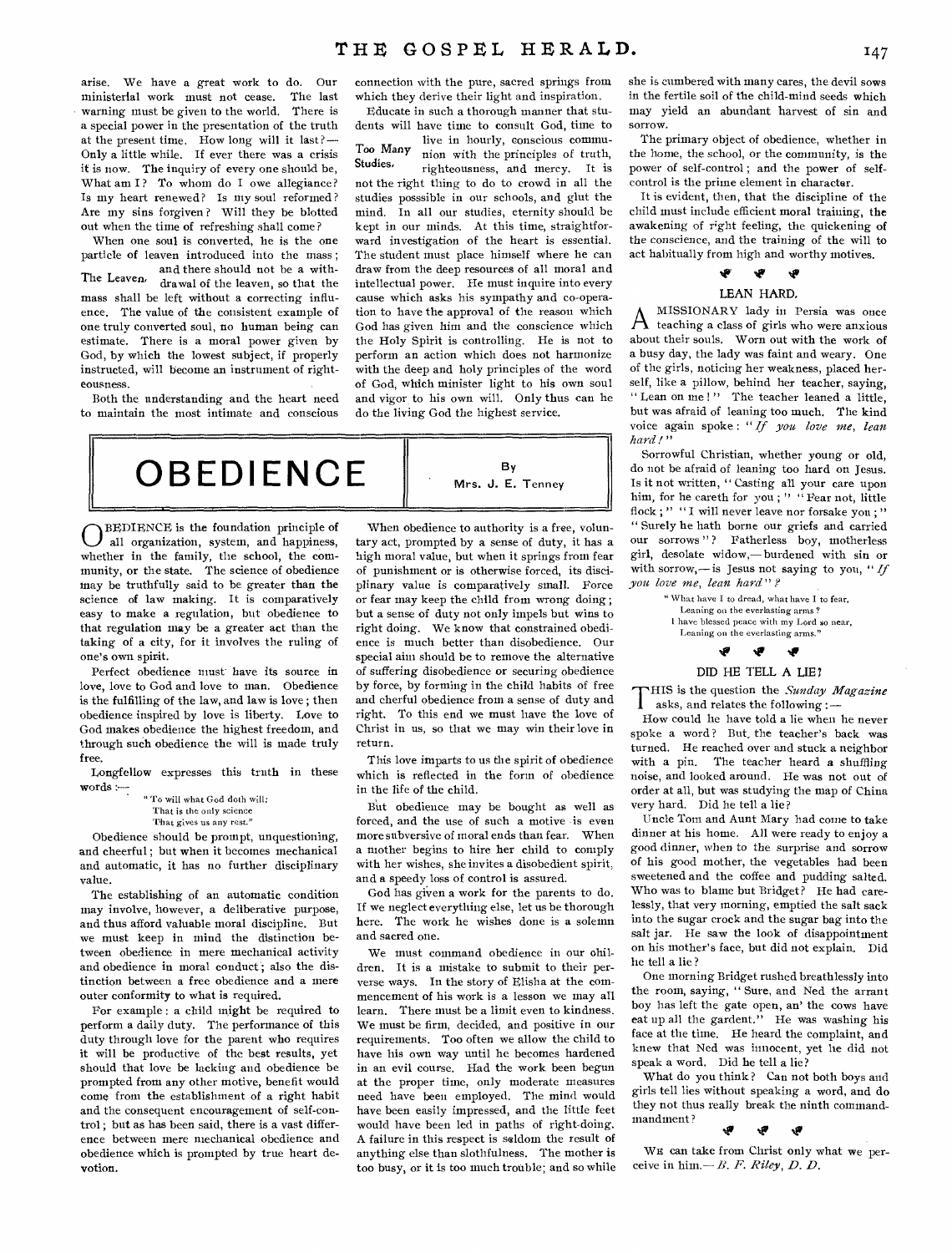

SOUTHERN PUBLISHING ASSOCIATION.

EDITOR - - - - C. P. BOLLMAN. **NASHVILLE, TENN., MAY 14, 1902.** 

## "WHAT IS MAN?"

'THIS is a Bible question, and one which the 1 Book of books fully answers.

The question is asked in Ps. 144:3; it is answered, in part at least, in verse 4: "Man is like to vanity : his days are as a shadow that passeth away."

Man's idea of himself is such as was suggested by the tempter in the garden of Eden : "The serpent said unto the woman, Ye shall not surely die : for God doth know that in the day ye eat thereof, then your eyes shall be opened, and ye shall be as gods, knowing good and evil." Gen. 3:4, 5.

The Revised Version says, " Be as God," etc. But while man did come to know good and evil, he did not become as God in any sense ; indeed, he lost by the fall much of the divine likeness given him when he was made " in the image of God."

God is immortal ; indeed, he is the only being to whom the Scriptures attribute immortality (See i Tim. 6 : 16) ; while immortality is declared to be a gift to man. " The wages of sin is death ; but the gift of God is eternal life through Jesus Christ our Lord." Rom. 6 : 23.

God is infinite, but man is finite. God is immortal, but man is mortal. God is holy, but man is unholy. In many other respects also man is unlike God ; and in the first of these the creature never can be like the Creator. He may, however, attain to immortality and to holiness as gifts from God.

Satan's sin was in aspiring to be like God. "How art thou fallen from heaven, 0 Lucifer, son of the morning ! how art thou cut down to the ground, which didst weaken the nations ! . For thou hast said in thine heart, I will ascend into heaven, I will exalt my throne above the stars of God : I will sit also upon the mount of the congregation, in the sides of the north : I will ascend above the heights of the clouds ; I will be like the most High." Isa. 14:12-14.

Observe, however, that Satan desired to " be like the Most High," not in character, but in power. His sin was pride ; by that he fell. The subject who aspires to be like his sovereign honors his King ; but he who covets his authority and tries to grasp it, dishonors his sovereign, and is guilty of a high crime.

The Creator has set before every human being the prize of God-likeness in point of character. " Giving all diligence," the believer is exhorted to add to his " faith virtue ; and to virtue knowledge; and to knowledge temperance ; and to temperance patience ; and to patience godliness."  $2$  Peter 1: 5, 6.

Man was created for God's glory. The creature can glorify the Creator only as the child can honor the parent ; namely, by developing and exhibiting noble traits of character. It is a cherished belief of the writer that as a rainbow reveals to our eyes the glory of the sun, revealing to us the beauty concealed in each ray of light, so the family of the redeemed will show forth to all eternity the perfections of the divine character.

The question of the psalmist is answered only

in part in this article, but we have seen enough to conclude that man is mortal, that is, subject to death; that by the grace of God he is a candidate for immortality, which is " the gift of God ; " and that in addition to being a son of God by creation, "whosoever will" may receive from God the spirit of adoption, be made a partaker of the divine nature, and become a joint heir with Jesus Christ. Truly, "the Lord is good to all , and his tender mercies are over all his works."

#### ₩ 41, Ŵ

#### HUMAN VERSUS DIVINE HEADSHIP,

The Gospel teaches that "the head of every man is Christ."  $I$  Cor.  $II$ : 3. It is an axiom Head, Christ the that that which is true of every being the head of every man, part is true of the whole ; hence,

Christ is the head also of the church, as he is plainly declared to be in such texts as Eph. 4 15 and Col, I : 18, which, however, only put in other phrase the divine law of headship and brotherhood in the church : " One is your Master, even Christ ; and all ye are brethren." Matt. 23 : 8.

The human poll is the head of the body because it is the head of every member in the Head of Every body; every part is responsive Head of Every to its will. If any member were independent of the head, then were the body divided against itself, and there could be no real headship.

Inspiration has used this very figure of the human body to illustrate the relation not only The Body of <sup>of</sup> Christ to his church, but to Christ, each member of that church. " For as the body is one," says the apostle, " and hath many members, and all the members of that one body, being many, are one body; so also is Christ." I Cor. 12: 12. And again, "Ye are the body of Christ, and

severally members thereof." Verse 27, R. V. Just as every member of the human body is responsive to the head, so every member of the Every Member true church, the body of Responsive, Christ, is responsive to the great Head of the church.

" Now there are diversities of gifts, but the same Spirit. And there are differences of administrations, but the same Lord. And there are diversities of operations, but it is the same God which worketh all in all." I Cor.  $12: 4-6.$ 

Thus the gospel teaches that Christ is the head of the church because he is the head of Head of Each each member of the church. In Head of All, contradistinction to this the papacy makes the pope the head of the church, and the head of every man, because he is head of the church. Thus not only is the divine order reversed, but both the church and the individual are separated from Christ ; first the church is put between the individual and Christ, and then the pope is put between the church and Christ; therefore the individual can come to Christ only by way of both church and pope.

Nor does this system of human *versus* divine headship in the church stop here. Indeed, this is but a small part of it. Not only are the church and the pope both put between Christ and the individual, but even then the Saviour must be approached not directly, but through saints who have been canonized by church and pope. Nor does it end here. The Scriptures teach that Christ " took not on him the nature of angels ; but he took on him the seed of Abraham," and was made "in all things" " like unto his brethren, that he might be a merciful and, faithful high priest in things pertaining to God." But the papacy teaches the doctrine of the immaculate conception of Mary herself. The Saviour is so far removed from sinful men by this doctrine that the assurance of the Scriptures that " we have not an high priest which can not be touched with the feeling of our infirmities," ceases to have any meaning to one who believes the papal teaching, not only of the nature of Christ, but of his mother, and of her father and mother before her.

God is a person, but his personality is allpervasive ; he is everywhere present by his All Obedient Because Spirit. Until the fall of Every Part Is, angels and of man, the whole moral universe was as responsive and obedient to the divine

influence, through the Spirit, as is the material universe to the laws of attraction and repulsion. As all the circling spheres in the universe are obedient to the law which we call gravitation because each particle of matter is responsive to that law, so the Creator would have the whole moral universe obedient to the moral law because each integral part of the whole is in harmony with that law.

Sin is separation from God. Salvation is union with God. Man was alienated from God Union With in the mass because the race was God, yet in the loins of our common father, Adam, when he sinned ; and it is impossible that a clean thing should come from that which is unclean. But men are redeemed as individuals. "I will take you one 'of a city, and two of a family, and I will bring you to Zion," the Lord says. Moreover it is written that " God so loved the world, that he gave his only begotten Son, that whosoever believeth in him should not perish, but have everlasting life."

God wants human hearts to respond to divine spiritual influences, just as the forces of nature God Wants a respond to the material influ-God wants a<br>Response, ences of sunlight and rain. " For as the rain cometh down, and the snow from heaven, and returneth not thither, but watereth the earth, and maketh it bring forth and bud, that it may give seed to the sower, and bread to the eater : so shall my word be that goeth forth out of my mouth." Isa. 55 : 1o, II.

It is the work of the gospel to bring men to 'God. "Now then we are ambassadors for Be Reconciled, Christ," says the apostle, " as though God did beseech you by us : we pray you in Christ's stead, be ye reconciled to God." 2 Cor. 5 : 20.

The only hope of any man is oneness with 'God. The divine life must flow into the soul Man's Only uncontaminated by any human Hope, influence. He who was made human flesh nineteen centuries ago, and who overcame sin in that flesh, must live his life in the flesh of every man who shall at last have a home in his eternal kingdom. "I am crucified with Christ," the apostle says ; nevertheless I live ; yet not I, but Christ liveth in me : and the life which I now live in the flesh I live by the faith of the Son of God, who loved me and gave himself for me." Gal. 2 : 20.

Nor is this an experience possible to an apos-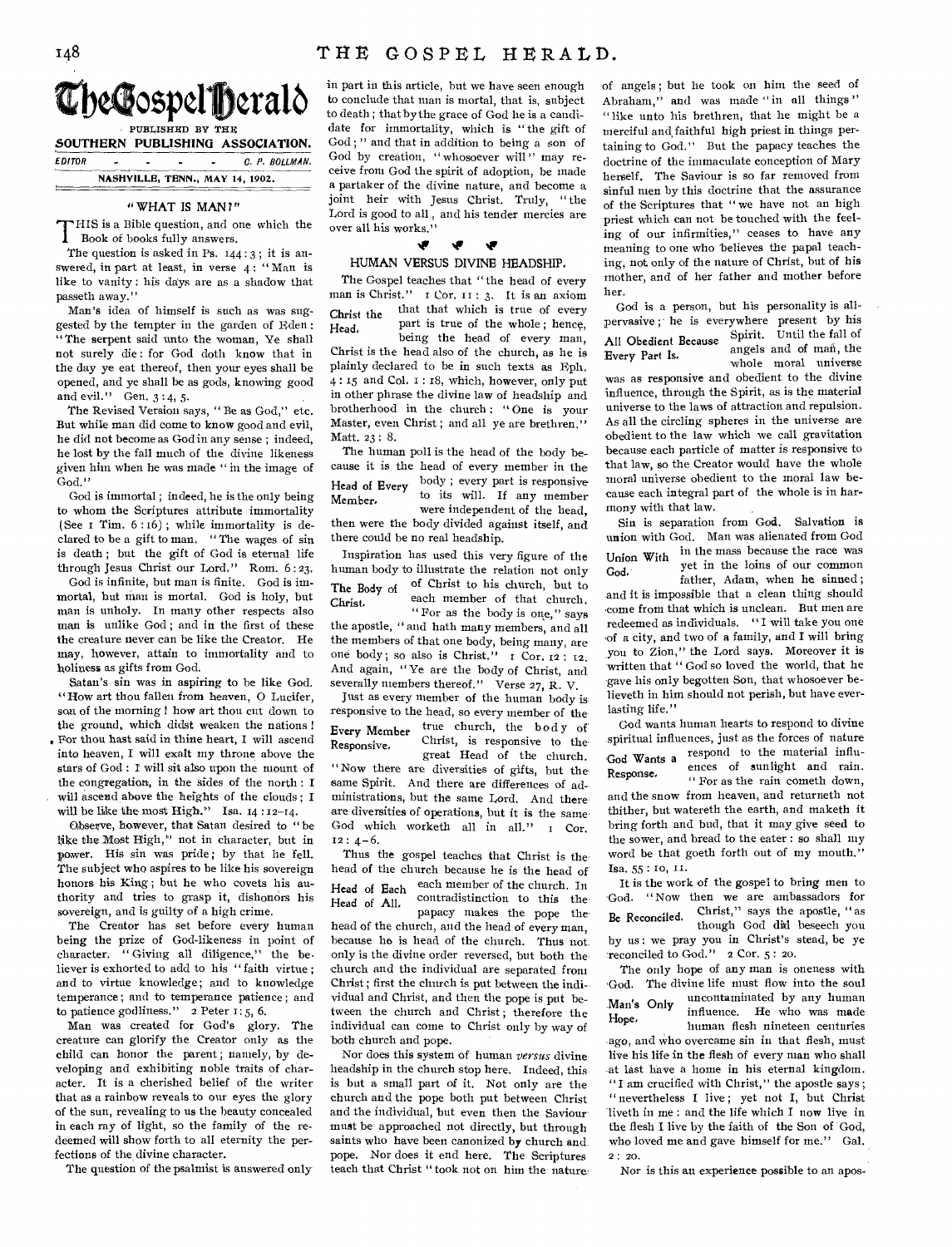tle only ; like salvation,—for it is salvation,— it This Experience is for "whosoever will." This Experience<br>For All,  $(1 - \text{stand } \text{at the door and})$ " Behold," says the Saviour,<br>"I stand at the door and knock ; if any man hear my voice, and open the door, I will come in to him, and will sup with him, and he with me." Rev.  $3:20$ .

He partakes of our poor fare, and in turn gives us the rich viands of his grace. He par-What He Is, takes of our human nature, is touched with the feeling of our infirmities, and in turn transforms us into his likeness, clothes us with his character ; for by him " are given unto us exceeding great and precious promises ; that by these ye might be partakers of the divine nature." 2 Peter I: 4. He became what we *were,* that he might make us what he *is. "* 0 the depth of the riches both of the wisdom and knowledge of God ! how unsearchable are his judgments, and his ways past finding out !" " For of him, and through him, and to him, are all things ; to whom the glory forever. Amen."

### **if "P**

#### " YE ARE NOT YOUR OWN,"

Know ye not that your body is the temple of the Holy Ghost which is in you, which ye have of God, and ye are not your own ? for ye are bought with a price : therefore glorify God in your body, and in your spirit, which are God's. t Cor. 6: t9, 20.

THIS is a sweeping claim, but only a claim of that sort from the Throne of the Almighty, A Sweeping could find response from men Claim, and women of to-day. In this restless, hurrying age something is demanded to arrest the attention and to startle into activity consciences dazed by the whirl of business activity seen on every hand. Personal liberty, independence of thought, inalienable rights, are in the air ; thrones totter to their fall ; monarchies and aristocracies make futile protest against the concessions of power demanded by the people. But in the midst of it all forth from the Word of God comes this manifesto more radical and absolute in its claim than any ever put forth by czar or monarch.

Not content with levying an assessment, or laying hands on this or that piece of goods, It Takes God claims the man himself; the<br>Everything, shop man with his wares; the shop man with his wares; the farmer and his acres, and the housewife and her kitchen. Inventory our assets with many or few figures, as we may, here is one who, by a single sweep of his word, puts in his plea of ownership, not only to the entire list, but to ourselves also.

Nor can the claim be successfully disputed. We base property rights either on the ground of purchase or production. On The Claim either line we trace straight back Indisputable, to the Almighty, as the creation of his thought and hand, and finally as the purchase at the price paid on Calvary's cross. We are closed in by the rightfulness of the claim, and compelled to admit that we are not our own, and that his ownership title is without a flaw.

It revolutionizes life and changes utterly the point of view. It is no longer a question of what we like or do not like. The The Claim, selfish, self-seeking motive is ruled out. The day breaking in the East is not an amber sea whereon we can sail our galleys as we will. The twentieth century opportunity is not an open door into which we can push the wheels of our personal ambitions and selfish schemes. " Ye are not your own," changes it all. We wait the word of a Master. The will of another is the rule of action. The plan of the life is his. The corner of the shop where the day shall find us busy, depends on his wish. The wage at nightfall is his. The brain wheels with their equipment of thought, the heart with its power of possession, the body with its marvelous mechanism, must each and all feel not only the energy of our own personality, but also of his, throbbing, dominating, and directing in every part.

" Is this self-denial?"-- Yes, to the soul walled into its own little cell, wrapt into its own narrow, selfish webs ; but no, No Cross, to the soul anxious to realize the  $\overline{N}$  to the soul anxious to realize the ideal of manhood and womanhood. If we call it a cross to admit the divine ownership, it is a cross that turns to the " crown of gold."

The world waits its hour of redemption until men and women who have heard the word of the King, " Ye are not your own," yield in self-surrender, and find in it the realization of the missionary ideal, whose watchword, " Go ye into all the world and preach the gospel to every creature," unifies all at home or in the distant mission field, with the soul passion which is to see the " day of the Lord," a hastening realization.



#### A TENT OF MEETING AND THE TRUE TEMPLE.\*

THE everlasting covenant with Abraham<br>
(Gen. 17:7-9) was renewed to Isaac (Gen. (Gen. 17 : 7-9) was renewed to Isaac (Gen.  $26: I-4$ ) and to Jacob (Gen.  $28: I3, I4$ ), with all that was involved in the original promises. And the chief thing in all this was the gift of the Son of God in the flesh as the power of the promise to restore all things. John 8:56. In the altar which the patriarchs built wherever they settled temporarily (Gen. 13 : 7, 8, 18 ;  $26: 25: 33: 20$ , and the services connected with it ; in Abraham's experience with Melchisedek (Gen. 14: 17-20), and in other instances which need not be specifically mentioned, the same lesson was being taught which was afterward given in a more detailed form in the tabernacle and its services. The truth thus revealed was the incarnation of the Son of God (John  $2: 18-21$ ) and his mediatorship in the flesh  $($ I Tim.  $2 : 5)$ . In thus dwelling among them  $(Ex. 25: 8; 29: 45)$ , and walking in a tabernacle (2 Sam. 7 : 6), God was setting forth His plan, through which even fallen humanity could again become the temple of the living God (2 Cor. 6: 16). Thus the tabernacle and its services, afterward embodied in a more permanent form in the temple, constituted a parable (Heb. 9 : 8, 9, R. V.), a concrete revelation of the gospel. This " tent of meeting"  $(Ex.$  $29: 42, R. V.$ ), this "tabernacle of witness" (Acts  $7:44$ ), was constantly testifying to God's purpose that humanity should be his temple, through the gift of his Son in the flesh, who would become " the appointed meeting-place between God and humanity" (John 1 : 14, R. V., margin). Thus only could the Seed of the

°Lesson for May 24, from the International Sabbath-SchOol Quarterly.

woman inflict the mortal wound upon the serpent (Gen 3 : 15) and save humanity (Heb. 2 : 14, 15). Thus would the foundation be laid  $(TCor. 3: II)$  upon which and in which would be established the true temple (Eph.  $2: 19-22$ ), the church  $(1 Tim. 3: 15)$ , the body  $(Col. 1: 18)$ of Him who is the greater and more perfect tabernacle (Heb. 9: II, 12), who was to build the temple of the Lord by becoming the Branch and growing up  $(Zech. 6: 12, 13)$ .

#### QUESTIONS.

I. To whom were the promises to Abraham first renewed ?

2. To whom were they next made ?

3. Who was the Amen of all these promises ? 4. What was the outward center of patri-

archal worship ?

5. In what experience was there a revelation of a priest-king to Abraham?

6. What great truth was thus being taught?

7. What ministry was being made known ?

8. What was God's plan for fallen humanity? 9. What object lesson did He give in which this was set forth?

to. What did the whole worship of ancient Israel thus become?

II. What names are given in the Scripture to the original Sanctuary ?

12. What was the significance of these names ? 13. What Eden promise was thus to be fulfilled ?

14. In doing this, what deliverance would be wrought out for humanity?

15. What foundation would be laid?

16. What would be established upon this foundation ?

17. What name is given to this house ?

18. What relation does it sustain to the true temple ?

19. How is this true temple of the Lord built? **if iv "P** 

#### PAUL AT ANTIOCH IN PISIDIA.

#### International 5. 5. Lesson for May 25.

GOLDEN TEXT: "Through this man is preached<br>unto you the forgiveness of sins." Acts 13:  $38$ . unto you the forgiveness of sins." SCRIPTURE LESSON: ACTS 13: 43-52.

43 Now when the congregation was broken up, many of the Jews and religious proselytes followed Paul and Barnabas : who, speaking to them, persuaded them to continue in the grace of God.

44 And the next Sabbath day came almost the whole city together to hear the word of God.

45 But when the Jews saw the multitudes, they were filled with envy, and spake against those things which were spoken by Paul, contradicting and blaspheming.

46 Then Paul and Barnabas waxed bold, and said, It was necessary that the word of God should first have been spoken to you : but seeing ye put it front you, and judge yourselves unworthy of everlasting life, lo, we turn to the Gentiles,

47 For so. bath the Lord commanded us, saying, I have set thee to be a light of the Gentiles, that thou shouldst be for salvation unto the ends of the earth.

48 And when the Gentiles heard this, they were glad, and glorified the word of the Lord : and as many as were ordained to eternal life believed.

49 And the word of the Lord was published throughout all the region.

5o But the Jews stirred up the devout and honorable women, and the chief men of the city, and raised persecution against Paul and Barnabas, and expelled them out of their coasts.

51 But they shook off the dust of their feet against them, and came unto Iconium.

52 And the disciples were filled with joy, and with the Holy Ghost.

TO understand this lesson it is necessary to<br>read also verse 42 : "And when the Jews O understand this lesson it is necessary to were gone out of the synagogue, the Gentiles besought that these words might be preached to them the next Sabbath."

The next Sabbath was a notable occasion.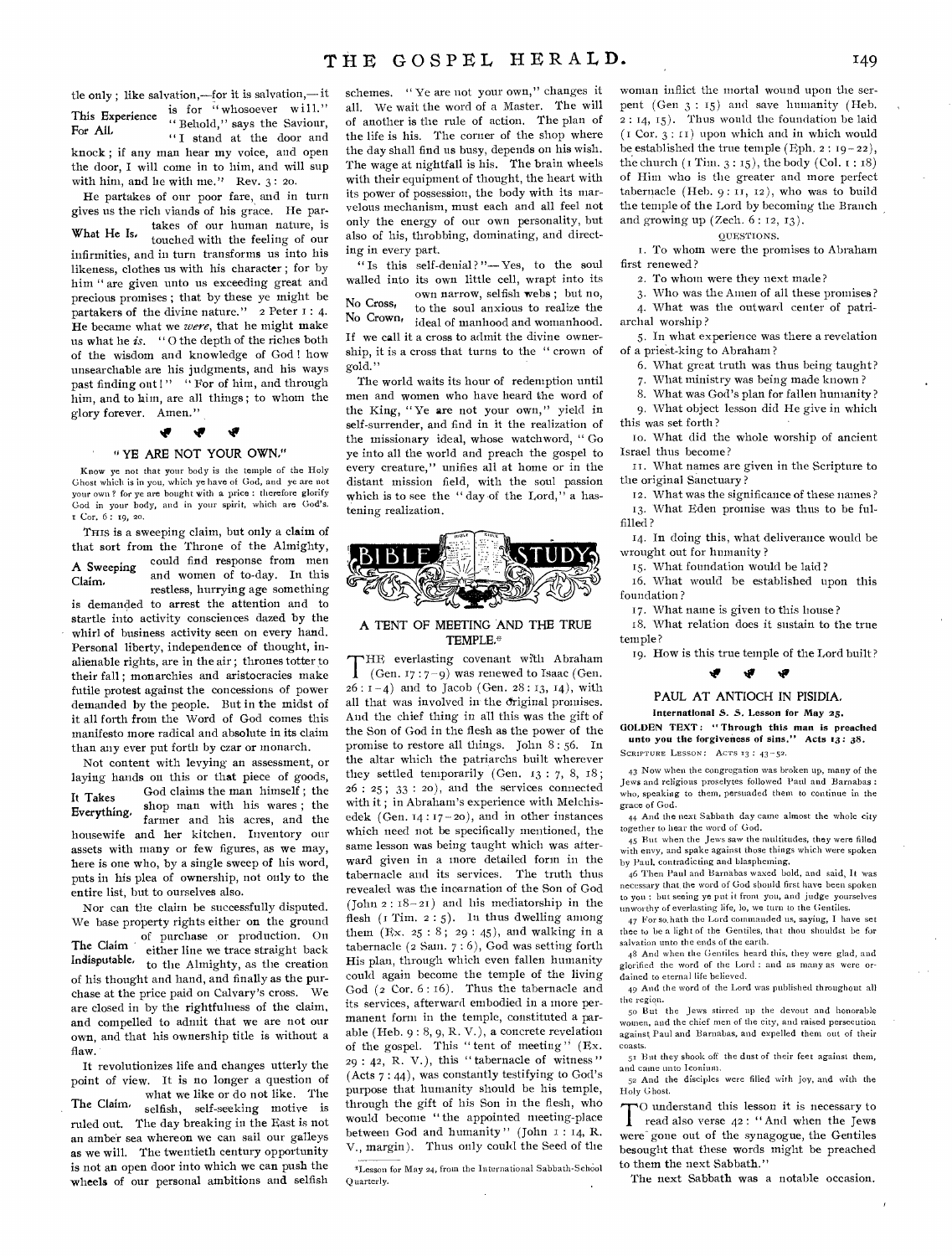Never before in that city had there been such a general turning out of the people to hear the gospel. " The next Sabbath day came almost the whole city together to hear the word of God."

It will be observed that the early church knew only the ancient Sabbath. Sunday observance, as we now know it, was of later origin. So far as the practice of the church is concerned, Sunday-keeping seems to have been a growth. The observance of the first day of the week is not enjoined in the Scriptures.

Observe that "the Jews stirred up the devout and honorable women, and the chief men of the city, and raised persecution against Paul and Barnabas, and expelled them out of their coasts."

It is often the case that the " best people " of the city are used by the enemy of all righteousness to do what could not be accomplished by any other means. The higher one's standing in society, the greater his influence for either good or evil.

The disciples were not cast down by persecution, but " were filled with joy, and with the Holy Ghost." "Blessed are they which are persecuted for righteousness' sake ; for theirs is the kingdom of heaven." Matt. 5 : io.

**THE GRIEDREN** 

#### THE BEAR AND THE BOY,

duke of the province of Lorraine. The duke was very fond of animals. A BOUT two hundred years ago a rich and A powerful nobleman named Leopold was

Among his savage pets was a great bear named Marco.

Marco was housed in a rough hut in a corner of his royal master's park. He was supplied with the best of food by the keeper of the animals ; and on state occasions he was led out with a big iron chain, and made to dance for the amusement of Leopold's friends.

Marco was fierce ; and when he swung his shaggy head out of the door of his hut, and showed his white teeth in an ugly snarl, no one dared to go near him. One blow from his paw would have knocked a man senseless, and those white teeth of his were very sharp.

One cold winter night Marco, having swallowed his supper at a few gulps, shambled back into the farthest corner of his hut, and curled himself up to sleep. He was just at the "falling-off " point, when he heard a sound at the house door. He started up, and what should he see but a small boy, hopping first on one foot and then on the other, and shivering with the cold.

The boy was a homeless child who had lost his way in the duke's forest, and had run into the bear's hut for shelter.

Marco did not know who this new-comer might be, but he was so surprised that he quite forgot to growl.

Then a strange thing happened-so strange that, if this were not a true story, I could not ask you to believe it. The boy ran over to Marco, and peering into the shaggy face, cried joyfully : " Why, you are the duke's funny bear that I saw dancing the other day ! Won't you be my friend? I need one so much !"

The bear Marco did not understand what the boy said, but he understood the kind hand that stroked his head. That hand meant, " I love you." Marco had never been loved in all his rough, bearish life,— at least, not since the days before he had been caught in the deep forest, a frightened baby, screaming for his mother.

Now a great answering love filled his wild heart. He allowed the little lad to lie down beside him, warmed by his furry coat ; and together they slept through the night.

In the morning the boy went away, but came back to his friend in the evening. This happened for several days. Marco shared his food with his visitor, and they became fast cronies.

One day the keeper was surprised to see that Marco left his supper untouched ; and instead of hurrying away to feed the other animals, he stayed to watch the bear.

Marco sat in the door of his hut, patiently waiting for his boy. The keeper offered to take away the food, but he received such a fierce look that he set it down again, and hid behind a tree to see what would happen next.

In a moment, to his amazement, a child ran up to the bear. The keeper sprang forward to snatch him out of harm's way ; but the boy had already thrown his arms about his faithful friend, and in a twinkling they finished the waiting supper together.

Duke Leopold was brought to the hut to see this wonderful pair, and soon the story of the boy and the bear had spread throughout the land.

Duke Leopold gave orders that the poor child should be brought to his palace, to be educated and cared for. The little lad made many friends-in his beautiful new home, but I think that he never found a dearer one than the bear Marco.— *Cora Haviland Carver, in Little Men and Women.* 

## 41 if

#### HOLDING ON TO THE PENNY,

A LITTLE child was one day playing with a A very valuable vase, when he put his hand into it and could not withdraw it. His father too tried his best to get it out, but in vain. They were talking of breaking the vase, when the father said, "Now, my son, make one more try ; open your hand and hold your fingers out straight, as you see me doing, and then pull."

To their astonishment the little fellow said, " 0, no, pa ; I couldn't put out my fingers like that, for if I did I would drop my penny."

He had been holding on to a penny all the time ! No wonder he could not withdraw his hand.—John *MacNeil.* 

#### **tiv**

" EVERY single day should be to you a day of royal discontent. You never thought as well as you ought to think. You never meant as highly as you ought to mean. You never planned as nobly as you ought to plan. You never executed as well as you ought to execute. Over the production of the scholar, over the canvass of the artist, over the task of the landscape gardener, over the pruner's knife, there ought to hover perpetually his blessed ideal, telling him, 'Your work is poor— it should be better,' so that every day he should lift himself higher and higher, with an everlasting pursuit of hope which shall only end in perfection when he reaches the land beyond.'



PRESIDENT ROOSEVELT signed the Chinese exclusion bill April' 3o. The old law expired May 4.

IT is positively stated that H. Clay Evans, present Commissioner of Pensions will receive in a short time the appointment as Consul General to London.

MAY I, Hon. W. H. Moody, of Massachusetts took the oath of office as Secretary of the Navy. The retiring Secretary, Hon. John D. Long, was present.

IT is reported that the Czar is about to give Russia a constitution. It is to be hoped that the report is true and that Russia will cease to be an absolute monarchy.

APRIL 3o, Toledo health officers discovered two fine Maltese cats suffering from well-developed small-pox. The cats were killed. They had roamed about the neighborhood for several days.

A TORNADO which passed over portions of Somerville county, Texas, on the night of April 28, killed about twenty-five people, and destroyed \$100,000 worth of property. At least two hundred families were left homeless.

HOPE is again entertained by many that the war in South Africa will close very soon. It is believed that the middle of May will see either a renewal of fighting or else the end of the war on terms honorable alike to Briton and Boer.

IT is reported from Constantinople that the Sultan, tormented by fears of rebellion and assassination, has quietly executed his own brother, Raschid Pasha, who, according to Mohammedan law, ranks before- the Sultan's own children in the succession.

A CALCUTTA dispatch of the 18th inst. states that a disasterous and fatal tornado swept over Dacca and vicinity that day. Several villages were razed, and 416 persons killed. The crops were ruined. Dacca is in Bengal, about one hundred and fifty miles northeast of Calcutta.

A DISPATCH from St. Paul, Minn., under date of May to, said : " The severe storm that set in throughout the Northwest Friday is still raging. A heavy fall of snow is reported this morning from Fargo, Jamestown, Bismarck and all over the Red River Valley. Reduced wheat acreage is feared as a result. At Duluth and Superior the storm has assumed the proportions of a winter blizzard."

People who " feel the cold in Tennessee just as much as in the North " should make a note of the fact that while there may not be so very much difference in point of severity between a mild Northern winter and a severe Southern one, we do not have killing frosts here early in September nor do we have snow in May.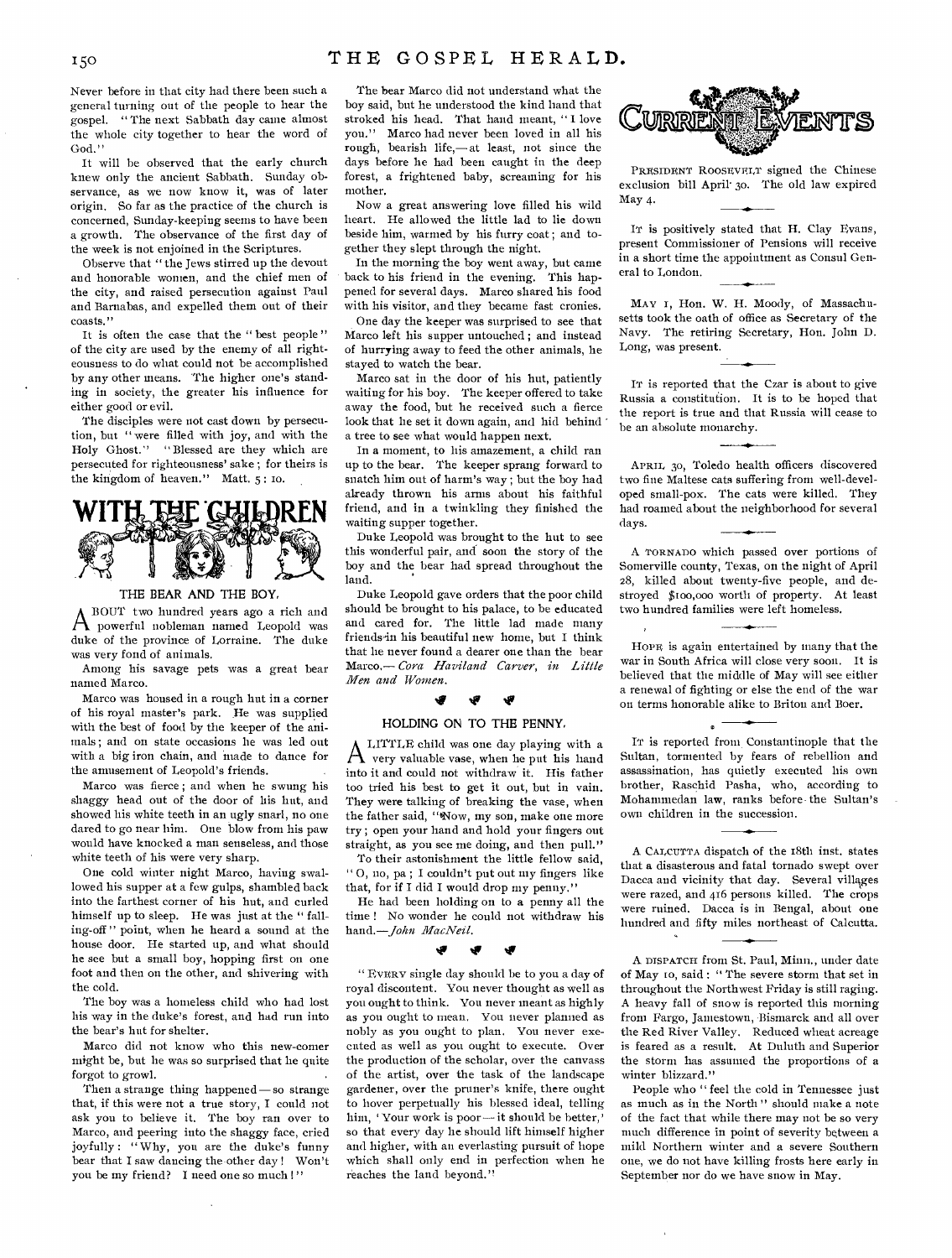

Cyclones ; the Iniquity abounding in Political, Social and Religious Life ; the wonderful Preparations for War now being made by all nations,— these and kindred topics are discussed in separate chapters which are profusely illustrated with over i8o engravings, many of which are full page half-tones.

In the chapter of "Wars and Rumors of Wars," are shown representative vessels from many navies of the world, representing one great branch of modern warfare.

COMING KING contains 290 Large octavo pages, printed from clear, new electrotyped plates in two colors, and gives concise and accurate sketches of the late Spanish-American, Chinese, and South African Wars,

#### Prices Postpaid :



The torpedo boat afloat. The attack under water.

SOUTHERN PUBLISHING ASSOCIATION, Sales Dept.  $1025 - 27$  Jefferson St., Nashville, Tenn. Our Art Booklet, "Some Good Books," sent free upon postal card request, Write for it.

IN rendering a decision in a habeas corpus case a few days since, involving the custody of a child, Judge Babcock, of Cleveland, Ohio, said : " Parents do not own their children -they simply have duties toward them. There are no rights in this case save the rights of the child."

APRIL 3o a boy in Philadelphia had his finger pinched in an elevator. He screamed, and so alarmed about a thousand ladies employed in the building that a panic ensued, in which seven lives were lost and about twenty people were seriously injured. The women thought the building was on fire.

RECENT advises received at San Francisco concerning the earthquake in Guatemala, April 18, are to the effect that there was great loss of life and property, especially in the mountain districts. The suffering among the people is considerable. At Quesaltanango 500 are reported killed out of a population of 40,00o.

CHICAGO bird-lovers threaten the arrest of women who wear birds in their bonnets as well as milliners who sell them. Referring to this fact an influential religious journal says : " It is well to enforce the law. But better than that, we want that feminine good taste and humanity which reject the unnatural and hideous decoration of dead birds. We want, in one word, better innate, refined sensibility and less external force."

A WASHINGTON dispatch of the 9th inst. states that " every session adds to the bitterness of discussion of the bill for the government of the Philippines in the Senate. From the ' water cure' they have turned to the 'bloody shirt' and the records and the dictionary have been searched for material for taunts and stinging charges. Though often accused of rough and tumble methods, the Flouse has not in years produced anything to approrch this debate in the Senate."

LONDON dispatches under date of May io state that grave fears are entertained that most of the population of the island of St. Vincent, British West Indies, may have perished under the frightful explosion from the "Soufriere" or sulphur pit of the Morne Garou volcano. As the population of the island is 45,00o, the catastrophe would be greater than that of St. Pierre.

The white population also is much larger in proportion than at St. Pierre, there being over 12,000 whites on St. Vincent to about 32,000 blacks. If all these have perished it is the greatest calamity the world has ever witnessed.

It is the terrible capacity of the Morne Garou volcano, as proven in the past, that makes people dread the worst, for as it was in 1812, when St. Vincent had fortunately but few inhabitants, that Morne Garou volcano broke loose, and for three days covered the earth and sky with darkness and death.

If that frightful scene has been repeated, as dispatches indicate, not a soul is living in St. Vincent. Dust has fallen for six hours in Barbadoes, just as it fell in 1812, and the correspondent of the *Daily Mail* at Barbadoes cables that St. Vincent is two feet in ashes, and that all the plantations have been destroyed.

If the disaster which has befallen these small West India islands shall prove as serious as is now feared, the loss of life will probably exceed that at Lisbon in 1755, when 6o,000 people perished in a few minutes.